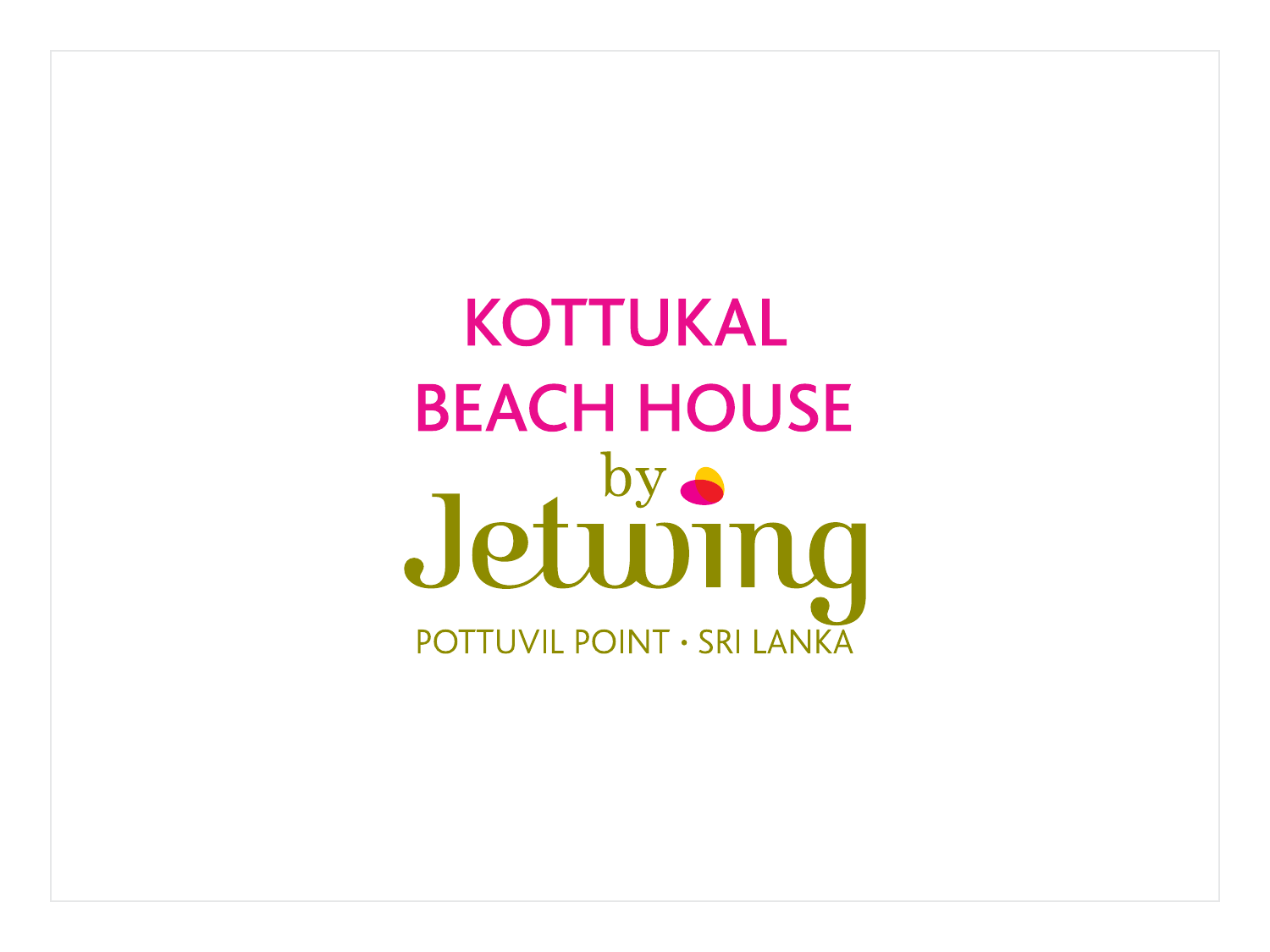



## Discover the ultimate peace of mind

A secluded escape into the Eastern shores of Sri Lanka finds you at peace with yourself. Kick back with a drink or two and enjoy a relaxing swim against the rhythmic views of the Indian Ocean. Kottukal Beach House by Jetwing offers everything you need, for the ultimate island retreat.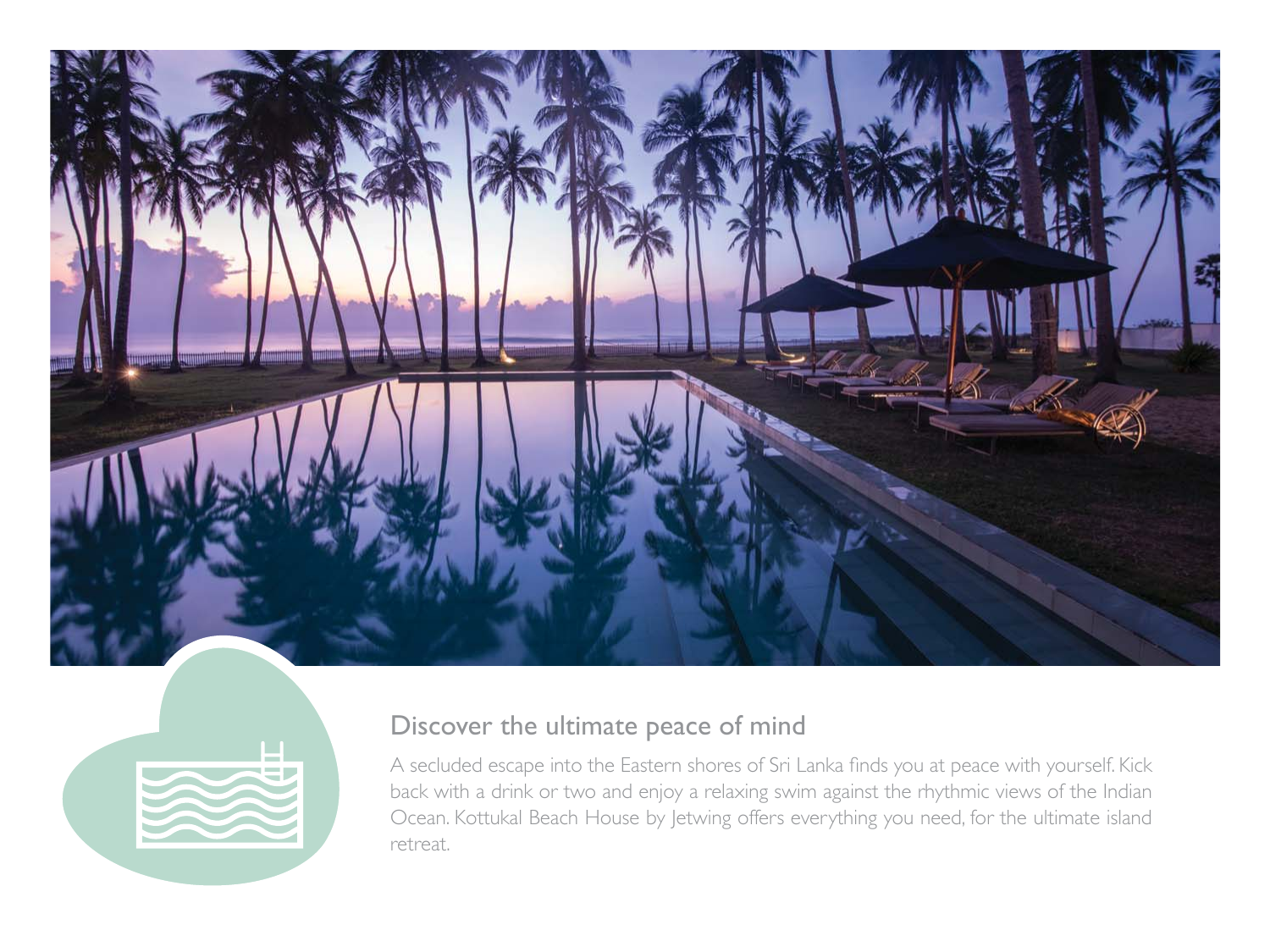



### A room with a view

Enjoy the spectacular view of the rising sun above the horizon from the comfort of your private room. End your morning stroll along the beach with a refreshing cup of tea in the garden. The Eastern shores of Sri Lanka were never so welcoming as this.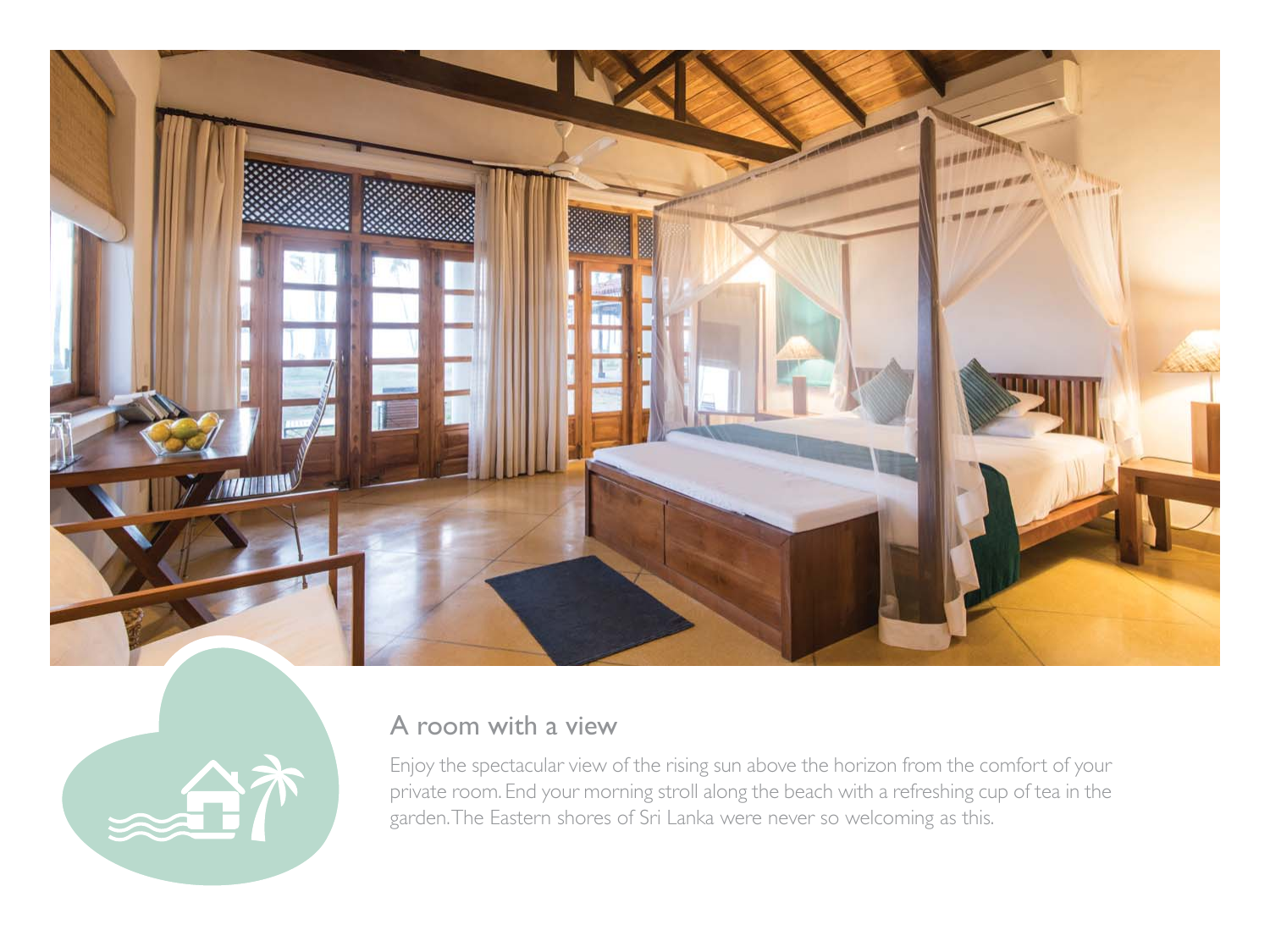

![](_page_3_Picture_1.jpeg)

# Boutique dining

As the colours of the Eastern sky capture you in their morning beauty at sunrise, we'll arrange a special dining experience for you at the location of your choice.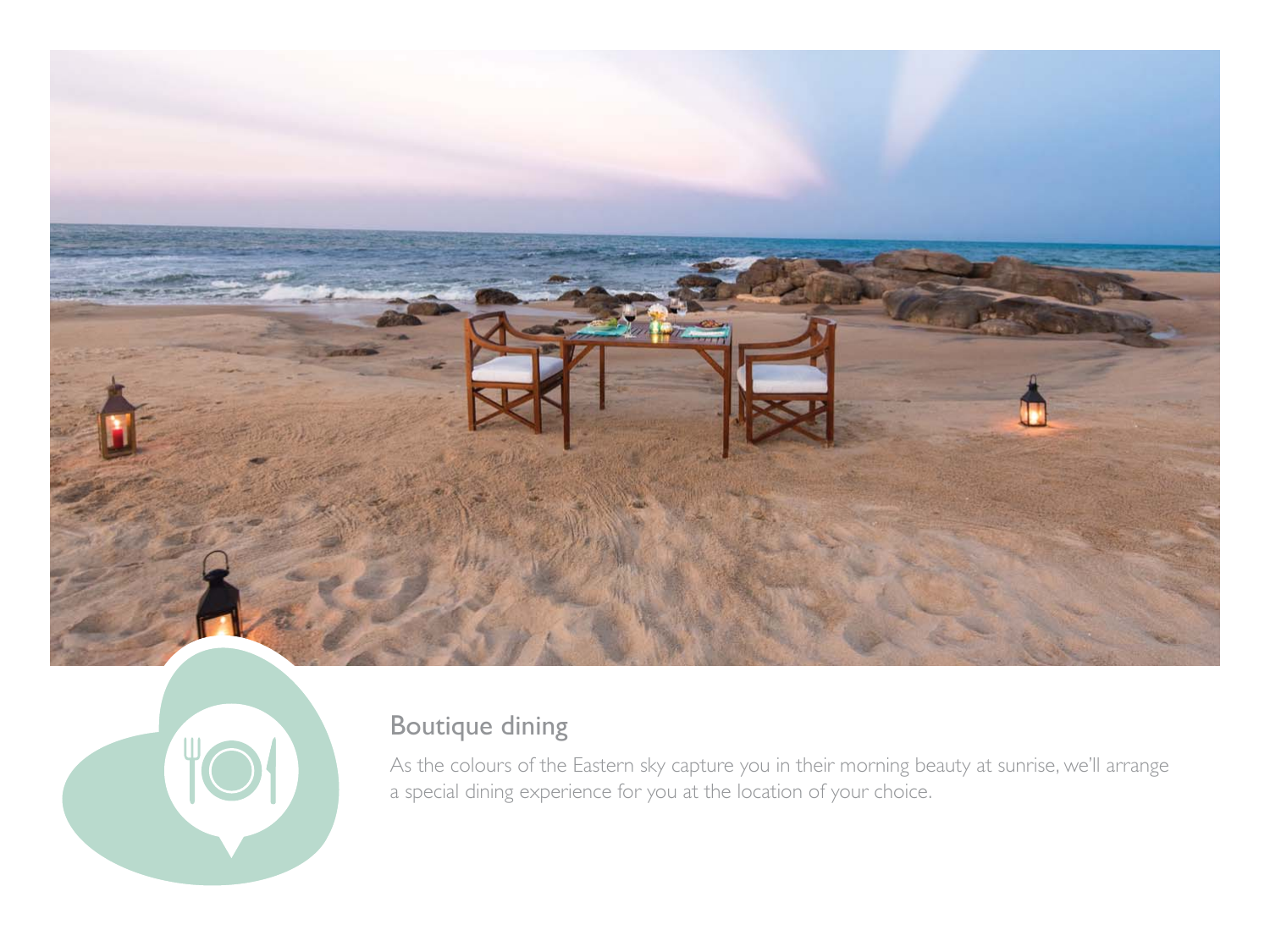![](_page_4_Picture_0.jpeg)

![](_page_4_Picture_1.jpeg)

## Explore the wilderness

Within close proximity to Kottukal Beach House by Jetwing, are two National Parks - Kumana and Gal Oya. The former as East Yala is a natural reserve that is a habitat to large flocks of birds as well as elephants, leopard, sloth bear, large crocodiles and a range of other wildlife whilst the latter houses the largest reservoir in Sri Lanka. The whole region is also reputed for its exotic flora which is used for Ayurvedic medicinal purposes and its elephants which are sure to sate your taste for the wild!